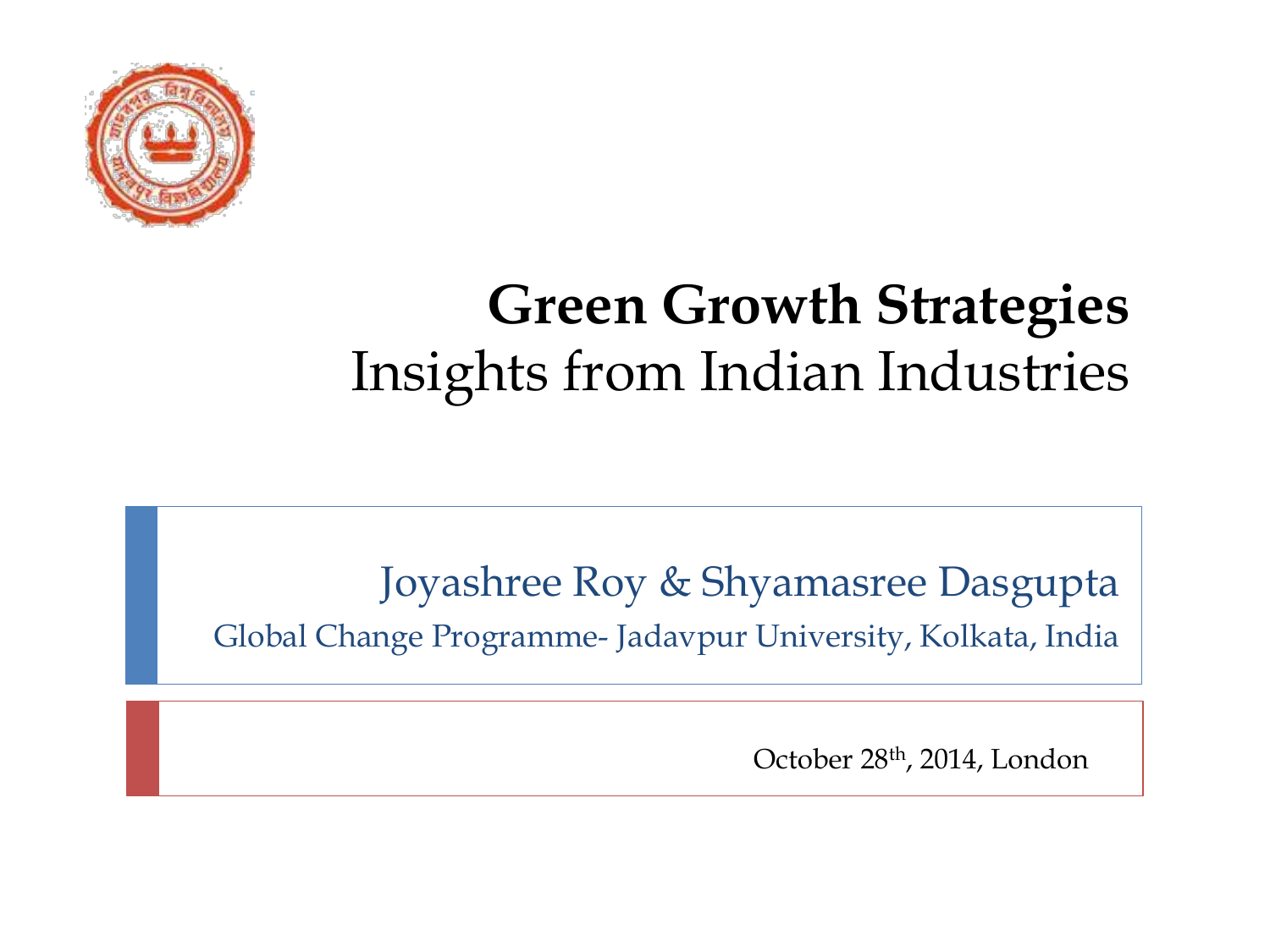**Output growth strategy that promotes low carbon technologies and practices**

## **Green Growth '***Criteria***' ?**

- **Energy efficiency**
- Clean technology
- Fuel switch/use of renewable
- Waste reduction
- Recycling
- Technology leapfrogging
- **Product design for demand side management etc.**

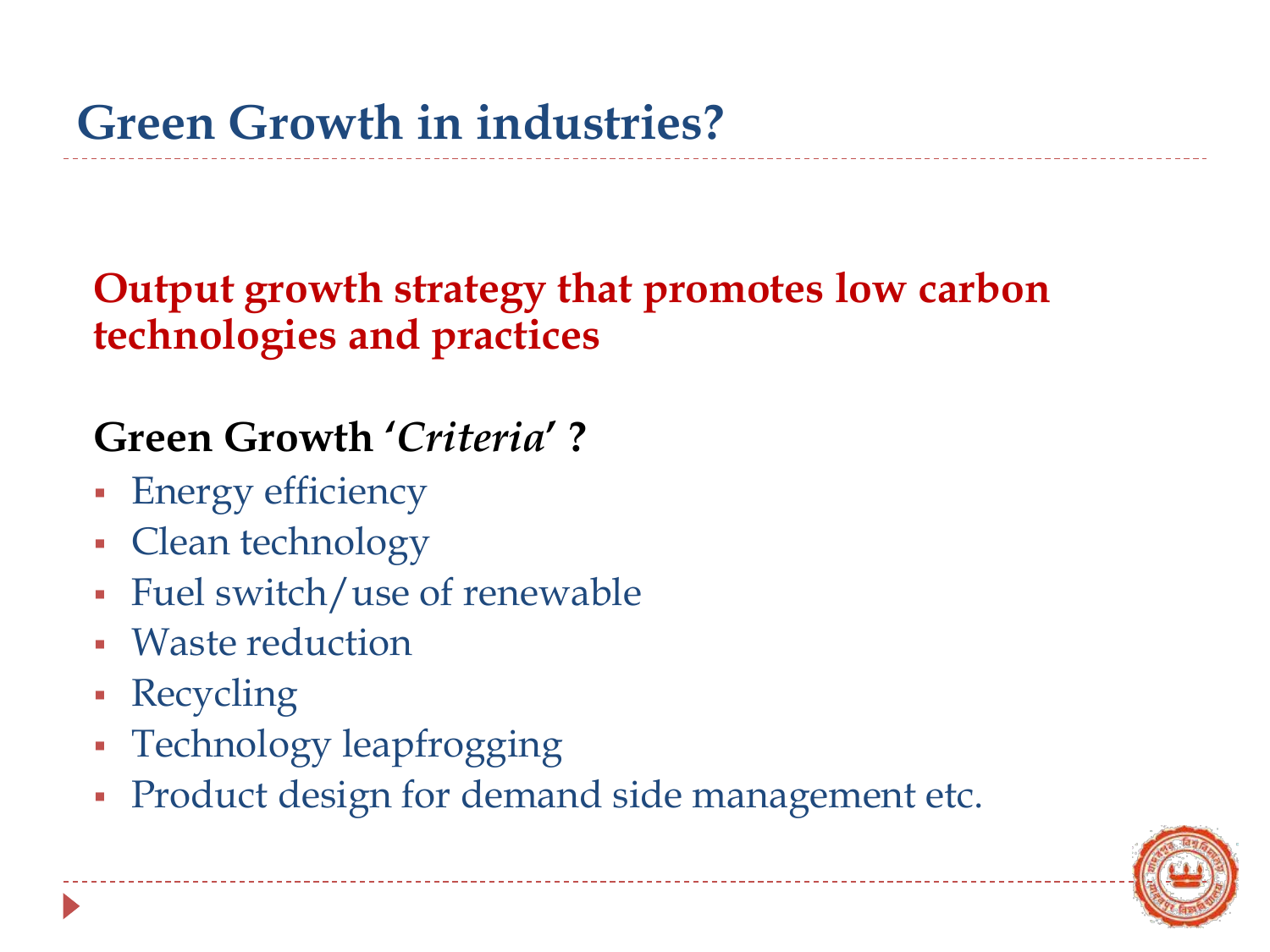# **India: Major policies linked to Green Growth**

### **Industry Sector:**



#### **Other:**

- Standard and labelling of appliances Star labelling
- Energy conservation building code
- Enhanced fuel efficiency in transport -Car labelling (forthcoming)
- Expanding the forest cover National Mission for a Green India

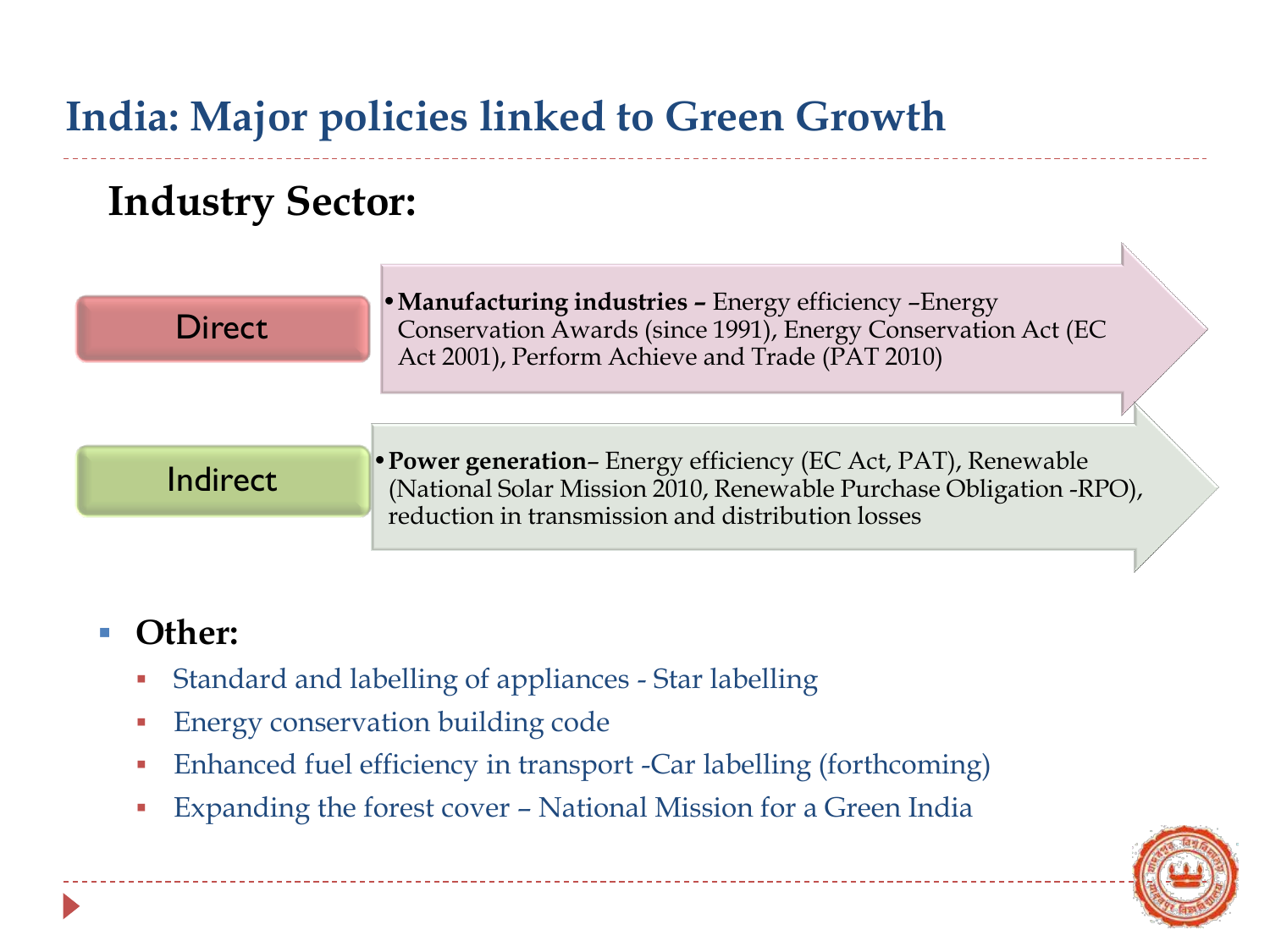## **Energy Efficiency: Important Green Growth Criterion**







*Based on Annual Survey of Industries, India 1973-74 – 2010-11*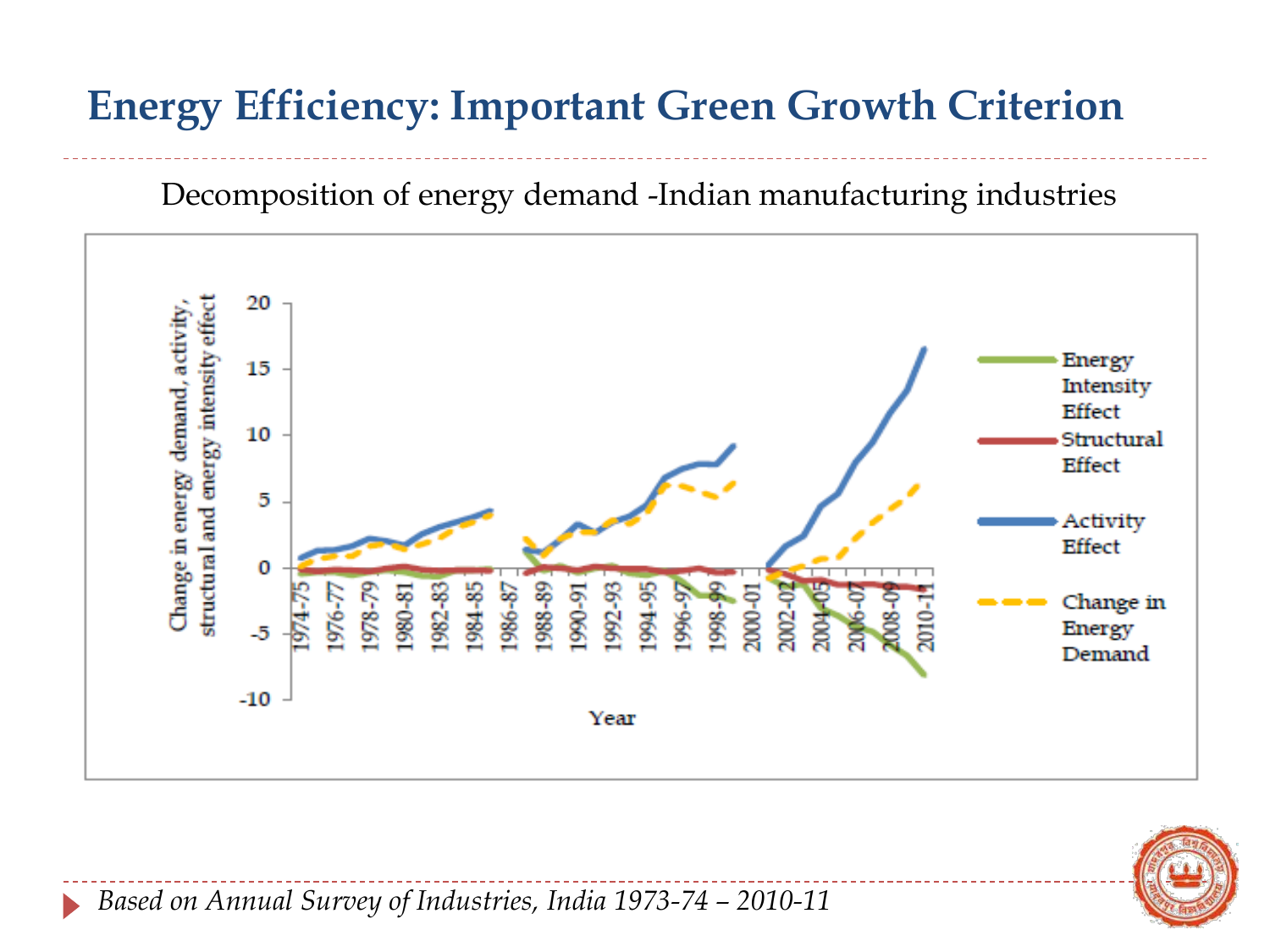# **Energy Conservation Awards**

Participation (voluntary) increased from 123 units in 1999 to 773 in 2012 Investment energy conservation in 2012 = INR. 1948 Crores Monetary saving achieved in 2013 = INR. 2886 Crores in 2013  $\triangleright$  A payback period of 8 months





*Bureau of Energy Efficiency, Government of India, 2014*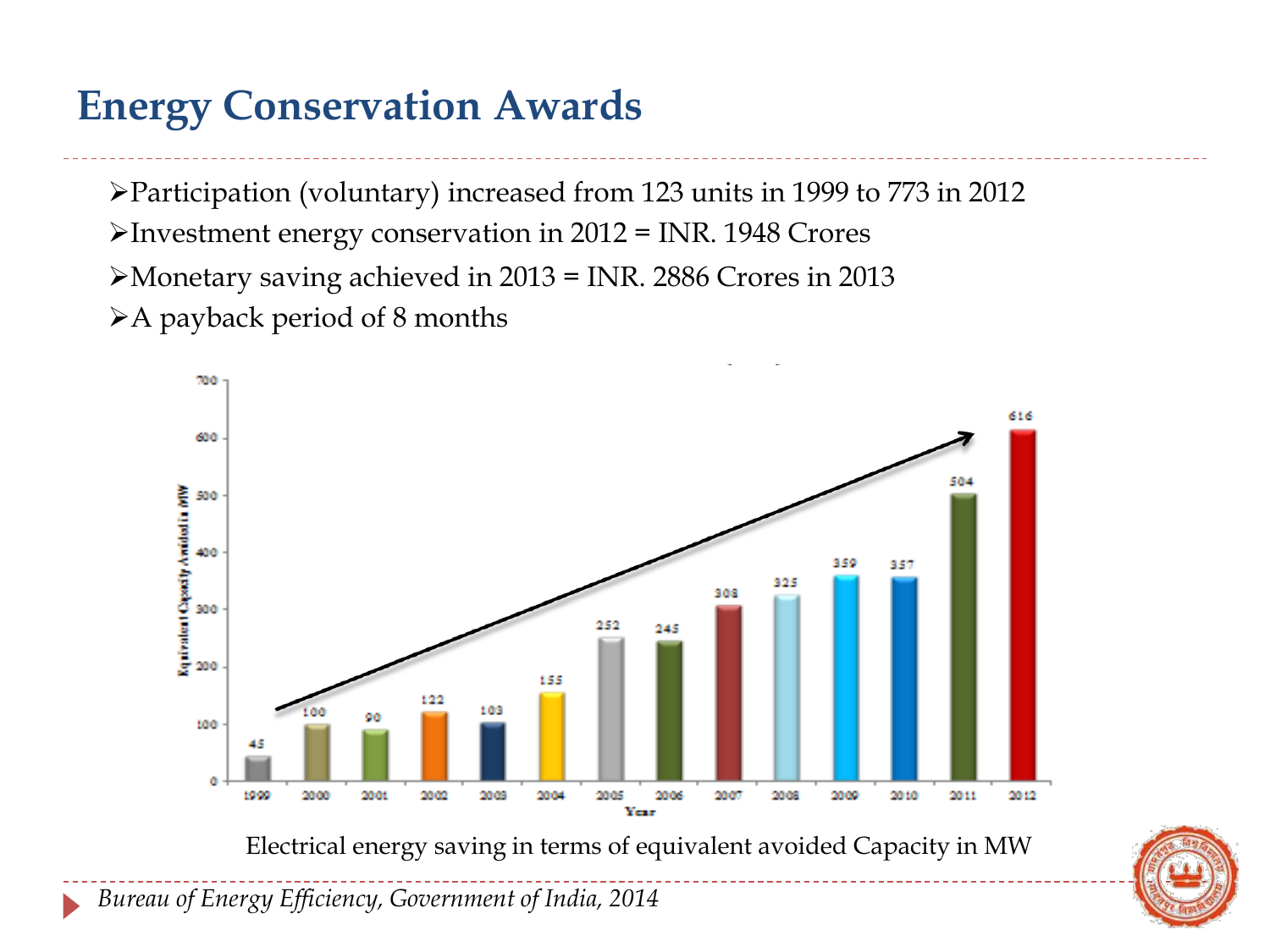## **Initiatives ranged from low to high cost**





% of mitigation achieved at various cost categories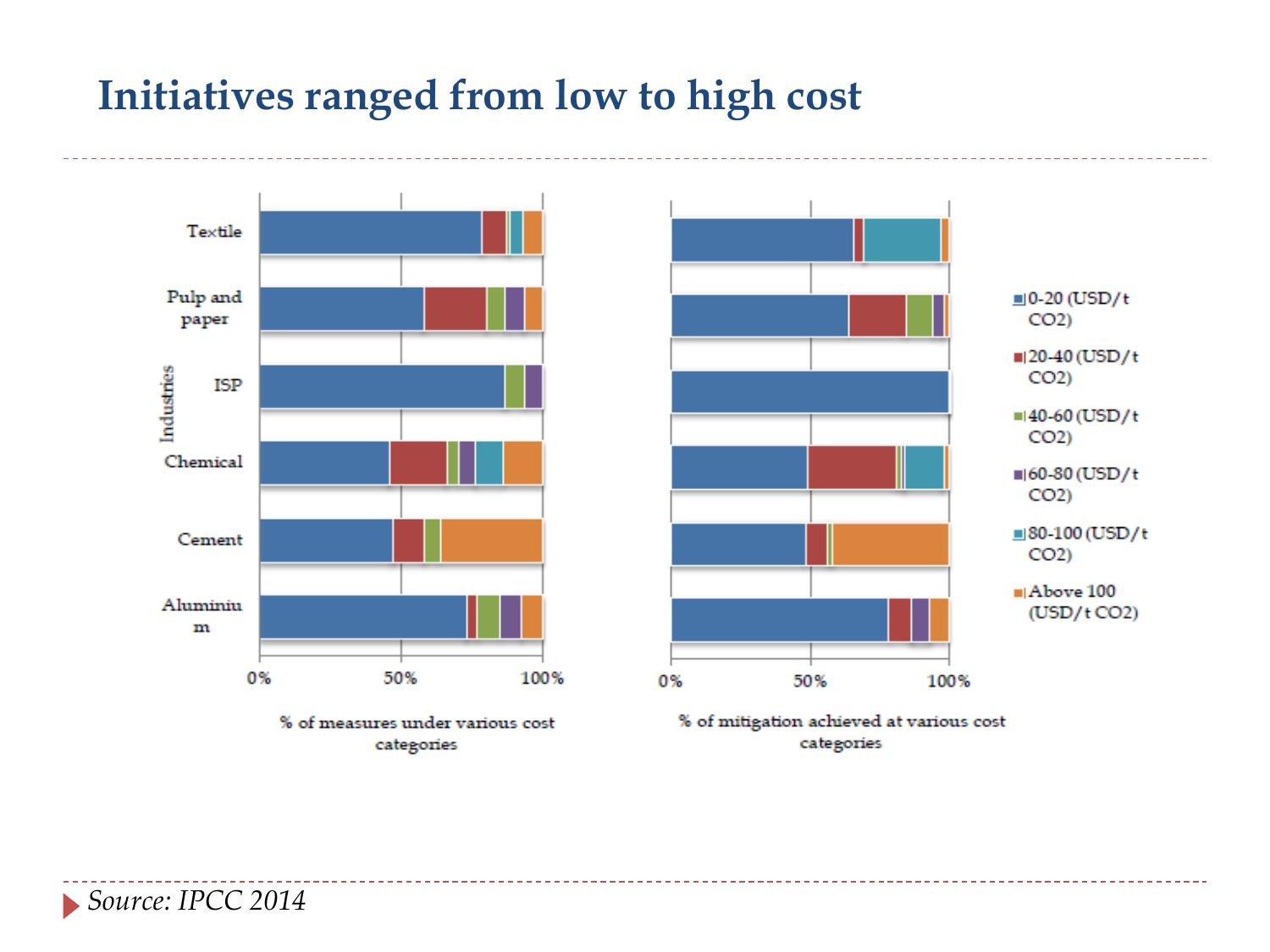## **Driving forces behind actions**





*Source: Chakraborty & Roy 2012*

 $\blacktriangleright$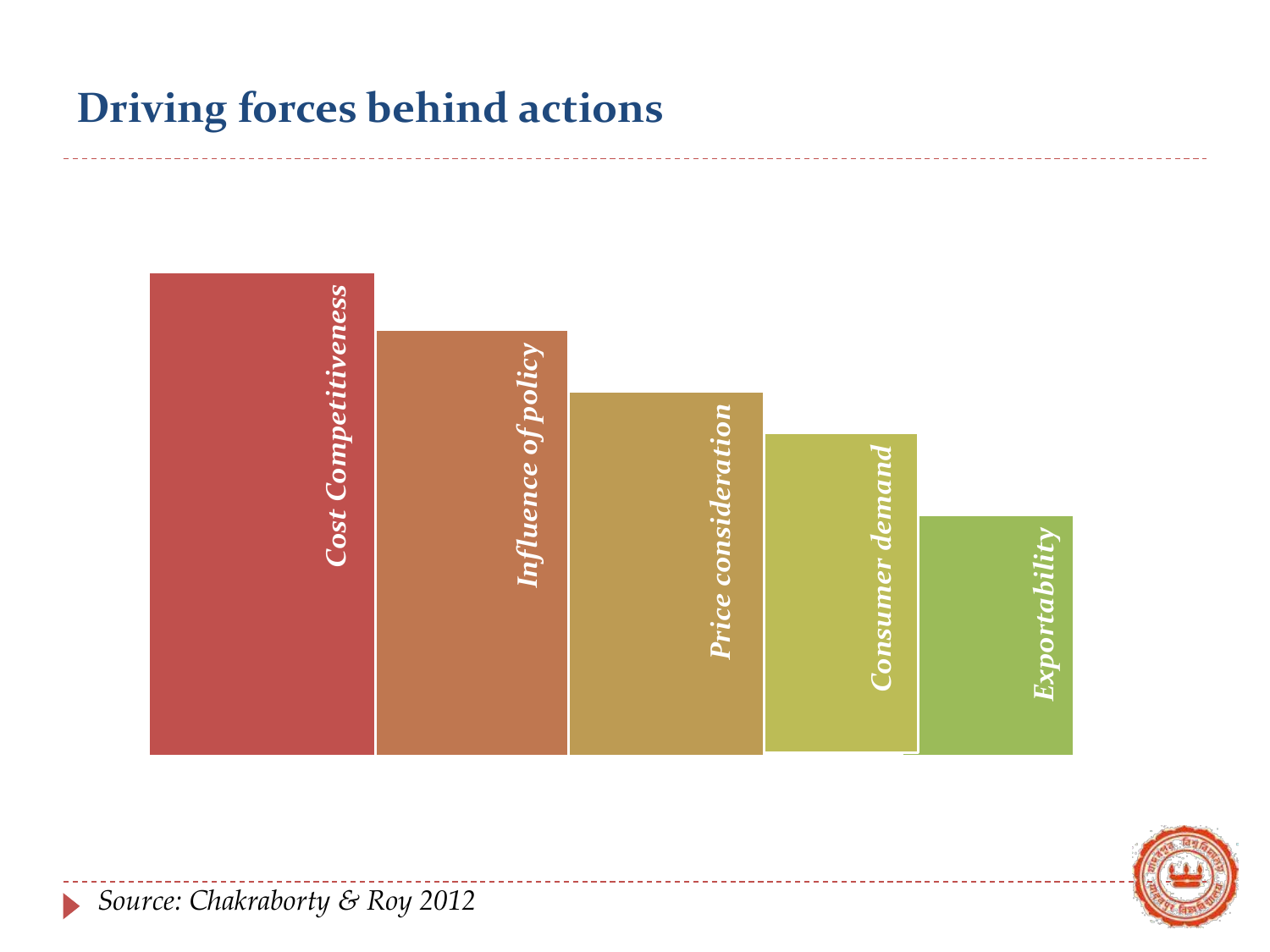# **Energy Conservation Act (2001)**

- Provides for the legal framework, institutional arrangement and a regulatory mechanism at the central and state level
- ▶ Both voluntary and mandatory provision of energy efficiency
- Identified the Designated Consumers with energy consumption over and above a threshold
- $\triangleright$  Created the nodal institutional set-up Bureau of Energy Efficiency (BEE) and State Designated Agencies
- Mandatory appointment of Energy Managers and Energy Audit done by accredited auditors
- ▶ Created Energy Conservation Fund for implementation of Energy Conservation measures and sustain awareness creation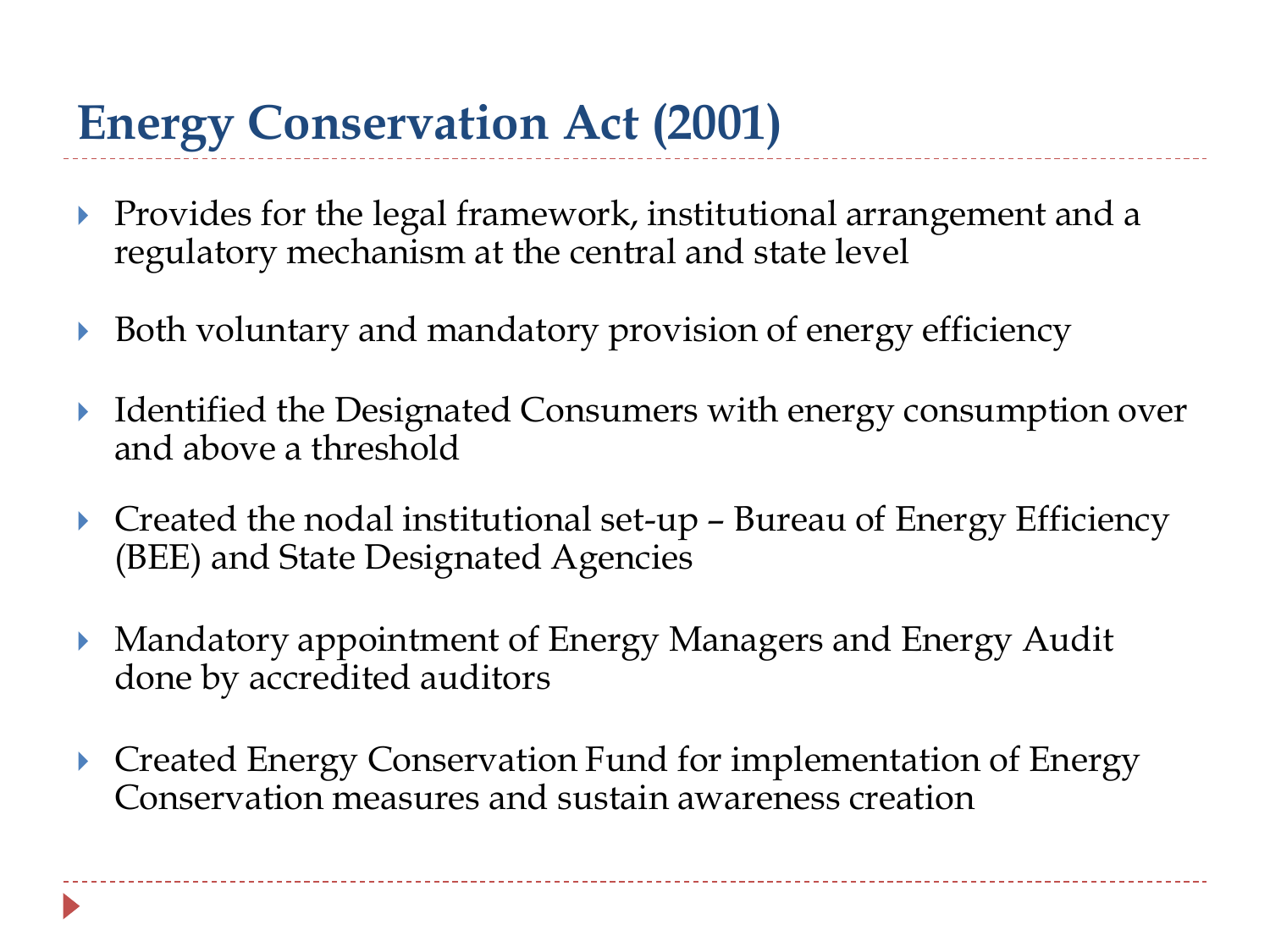#### **Energy efficiency performance of Indian industries vis-à-vis world**

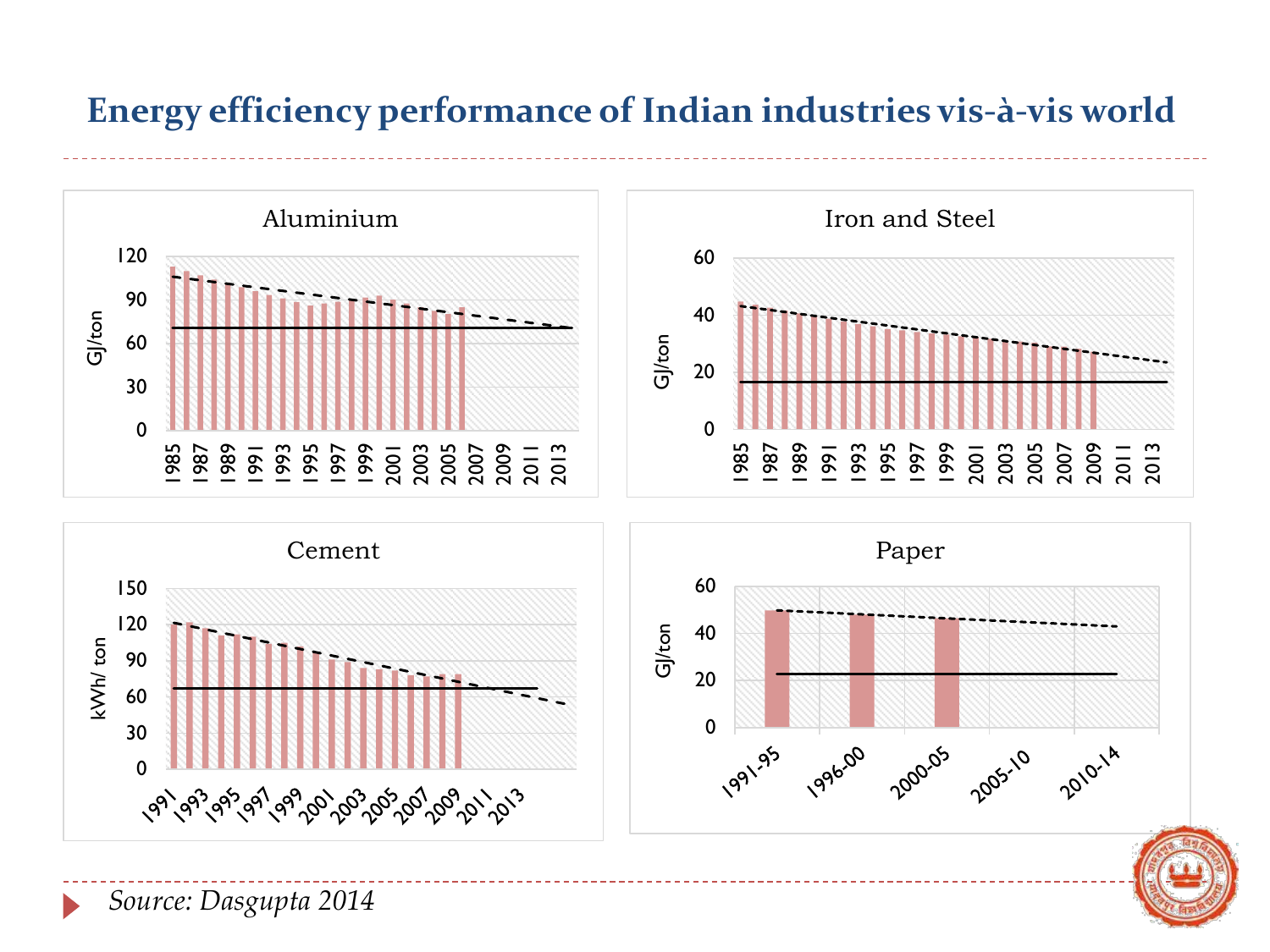#### **Pace of process change – not similar for all industries**



*Source: Dasgupta 2014*

**Cement**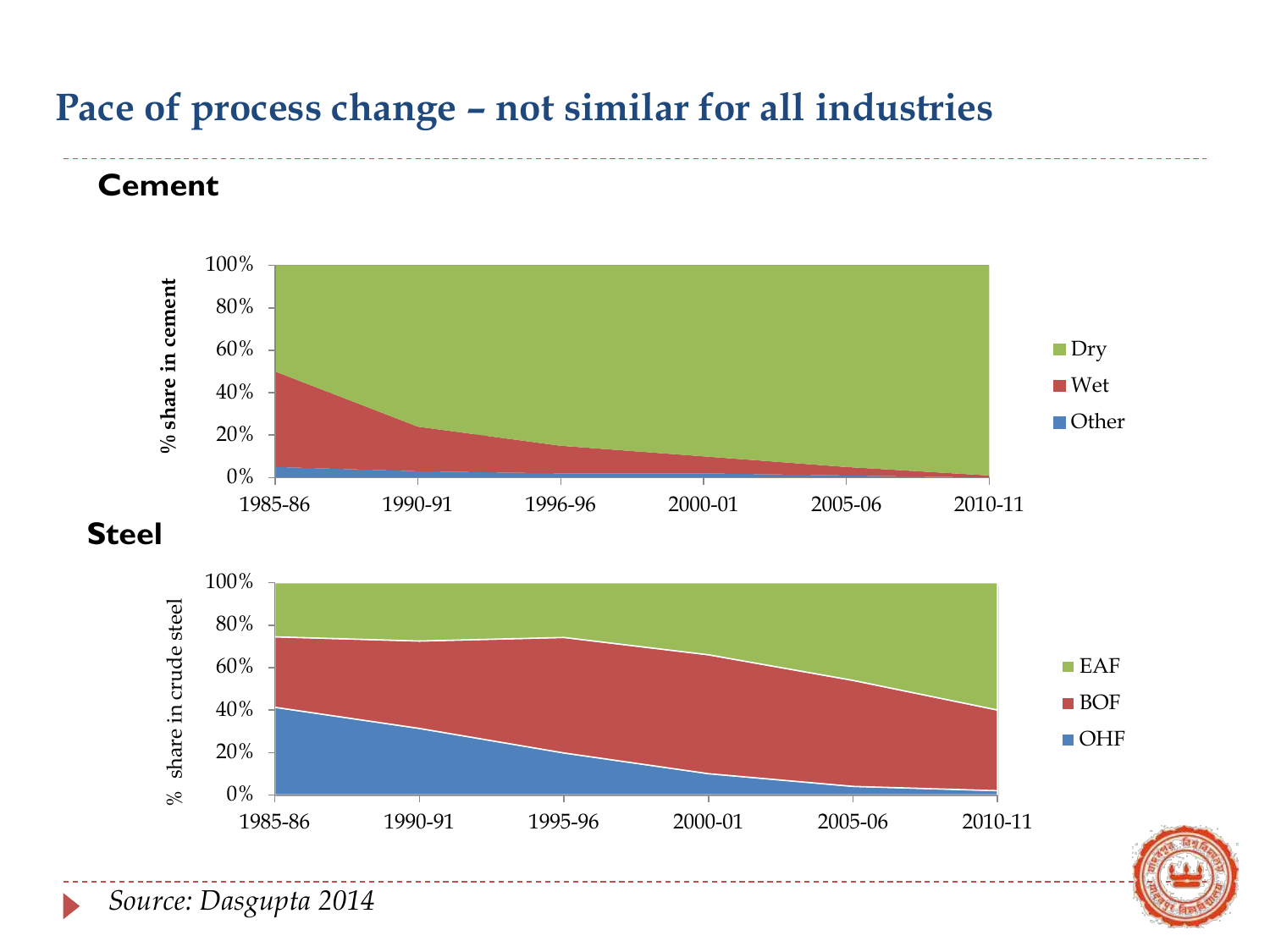# Perform Achieve and Trade

- Genesis EC Act, 2001
- Industries covered Aluminium, Cement, Chlor Alkali, Fertilizer, Iron and Steel, Pulp and Paper and Textile along with Power sector
- The 478 large energy consuming units -Base line for each unit
- A market based mechanism through certification of energy savings that could be traded

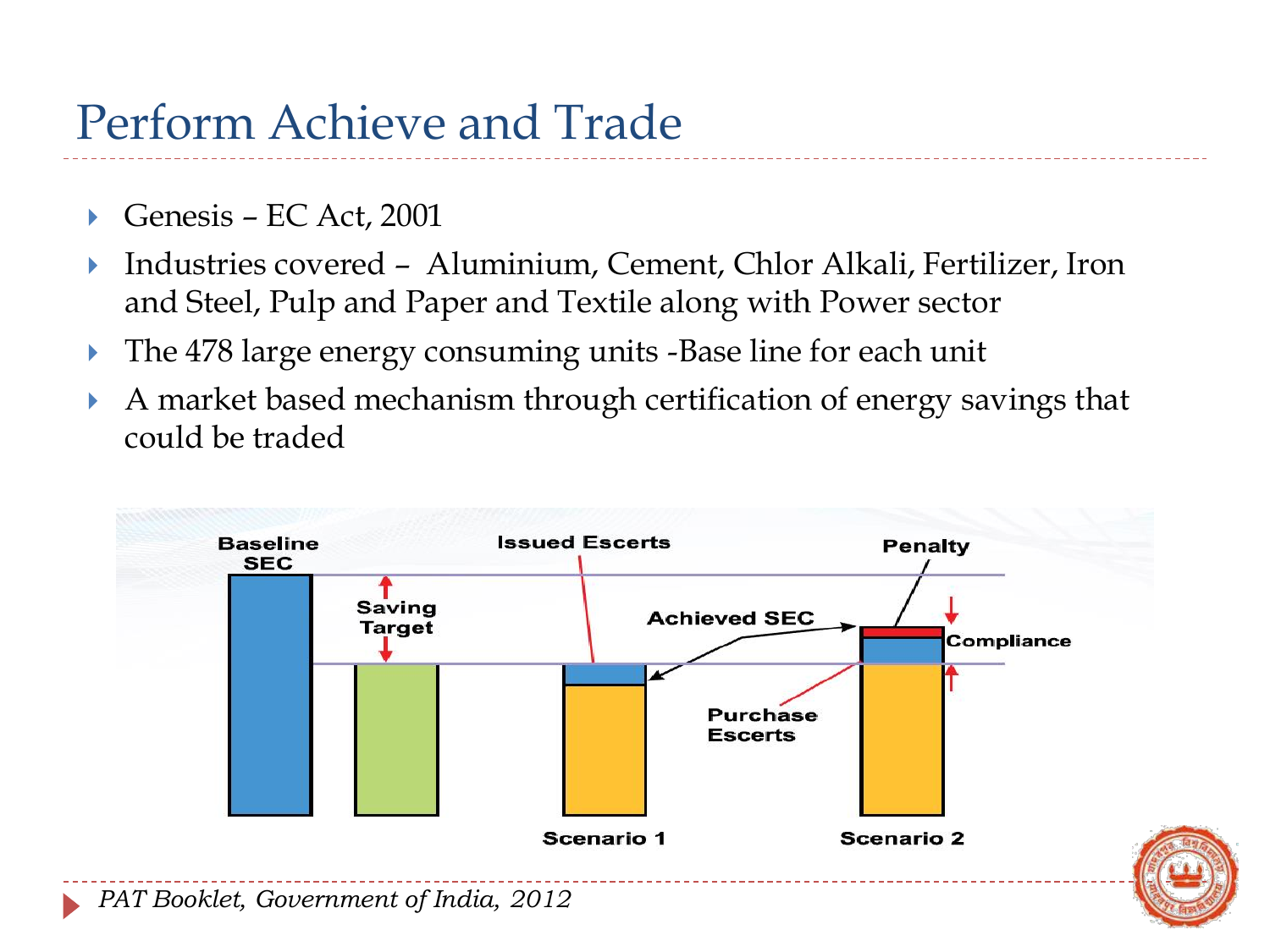- Target setting  $-2010-12$ , compliance  $-2012-15$ , then trading
- **Trading mechanism will play an important role**
- **Trading can be carried out bilaterally, or on special platforms in the** power exchanges
- Fungibility with Renewable Energy Certificates can be provided
- Financial penalty for non compliance linked to quantum of noncompliance
- ▶ Energy Efficiency Services Ltd. (EESL) has been created as a corporate entity to provide market leadership
- Venture Capital Fund under consideration
- Target- saving of 6.6 MTOE at the end of the first cycle of PAT

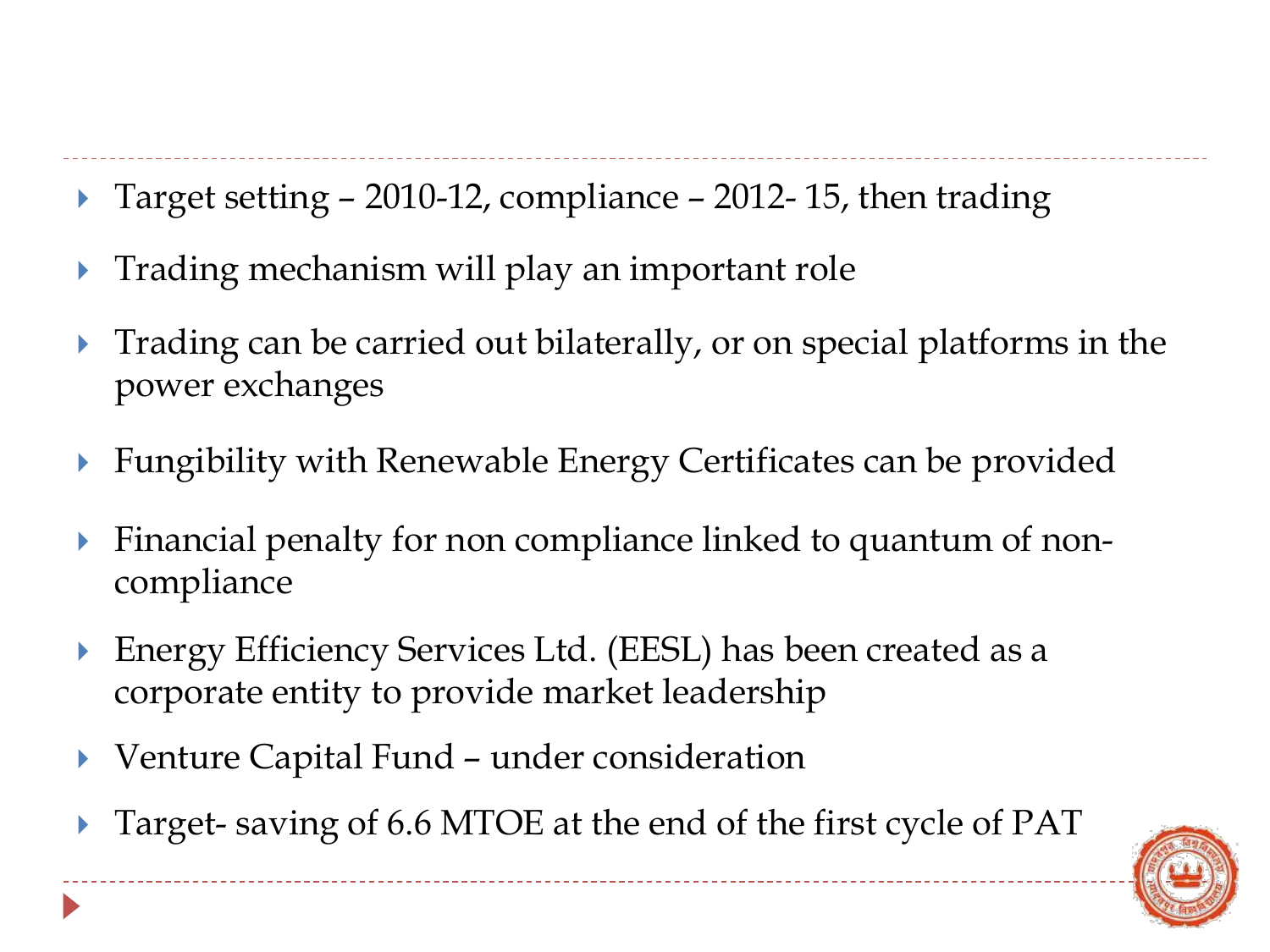## **Potential beyond energy efficiency: Role of carbon price**

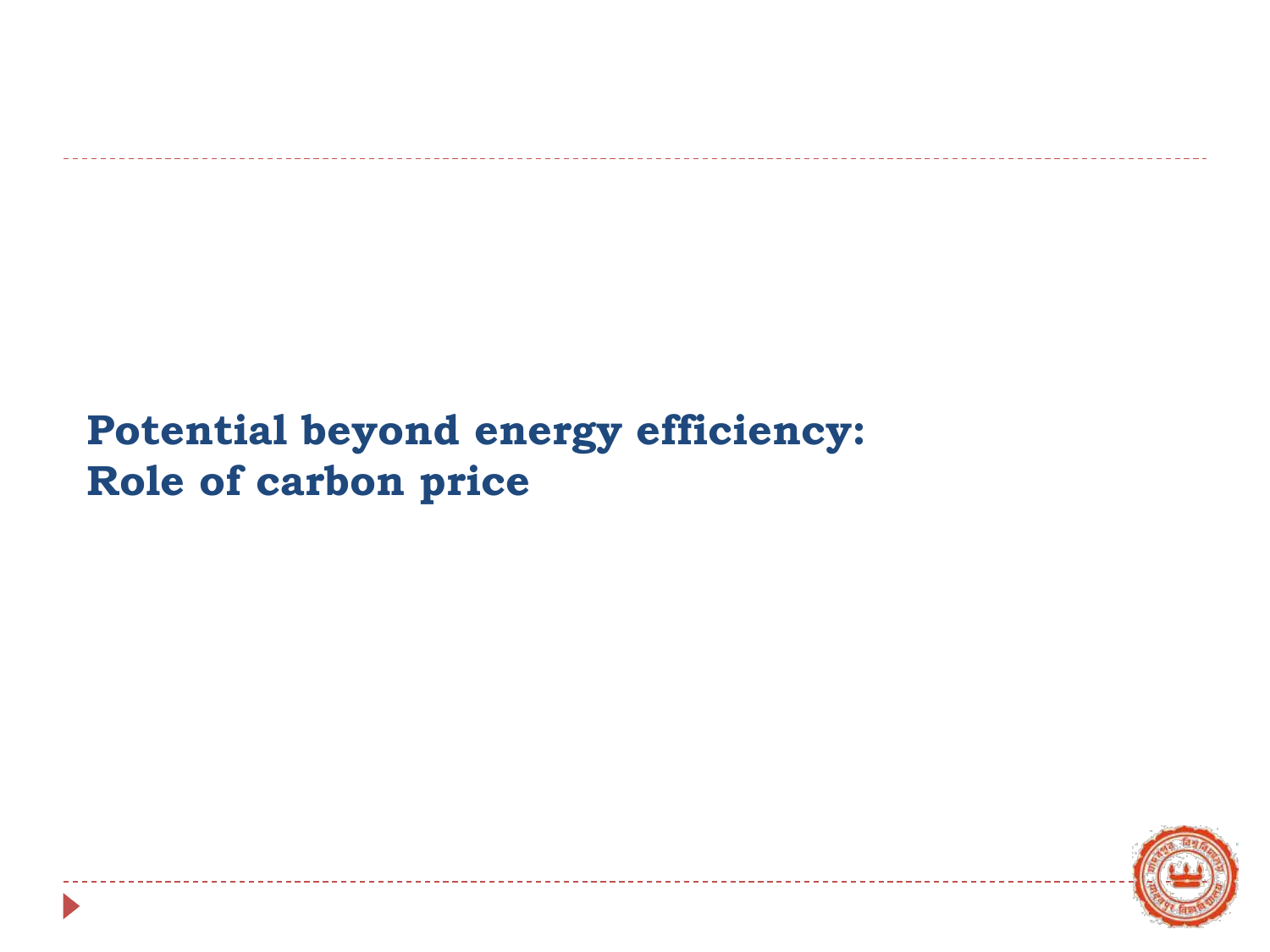## **Results from GCAM**

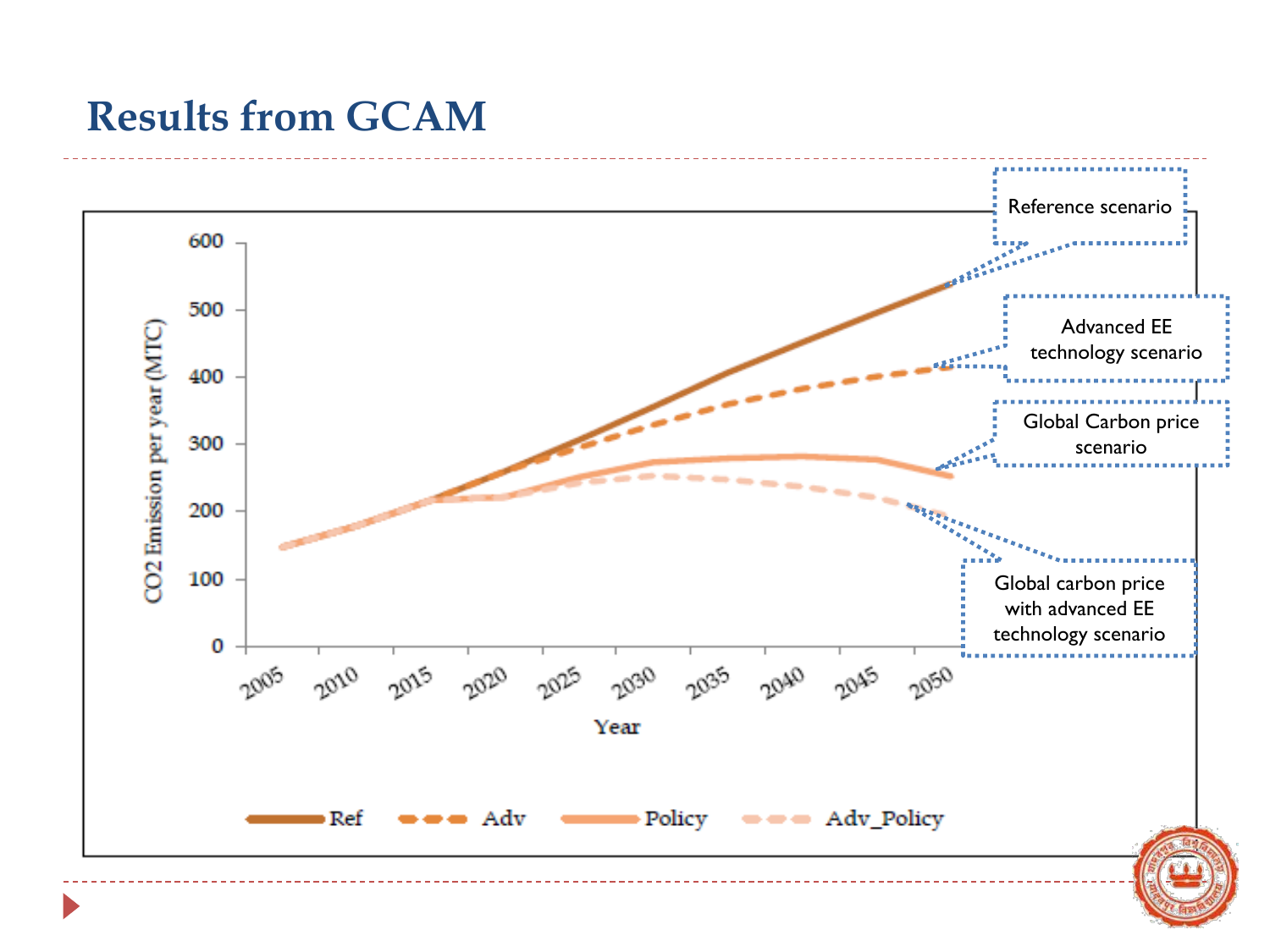### **Potential beyond energy intensive industries**

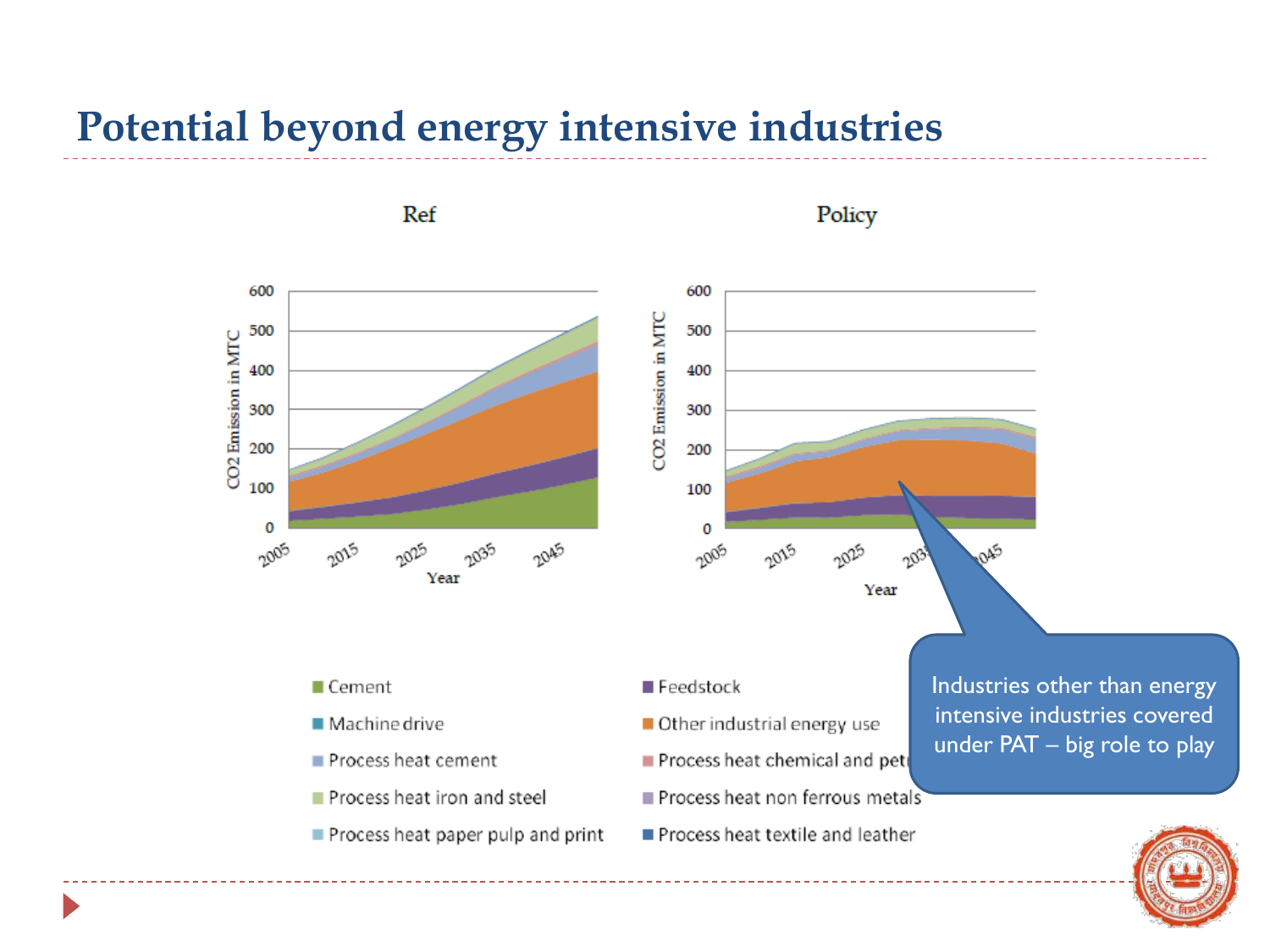# **Implications for power generation**

Long run green growth in industry requires large scale electrification



Projected consumption of fuel use for electricity generation in Indian in 2050: comparison of Reference scenario and green growth policy scenario

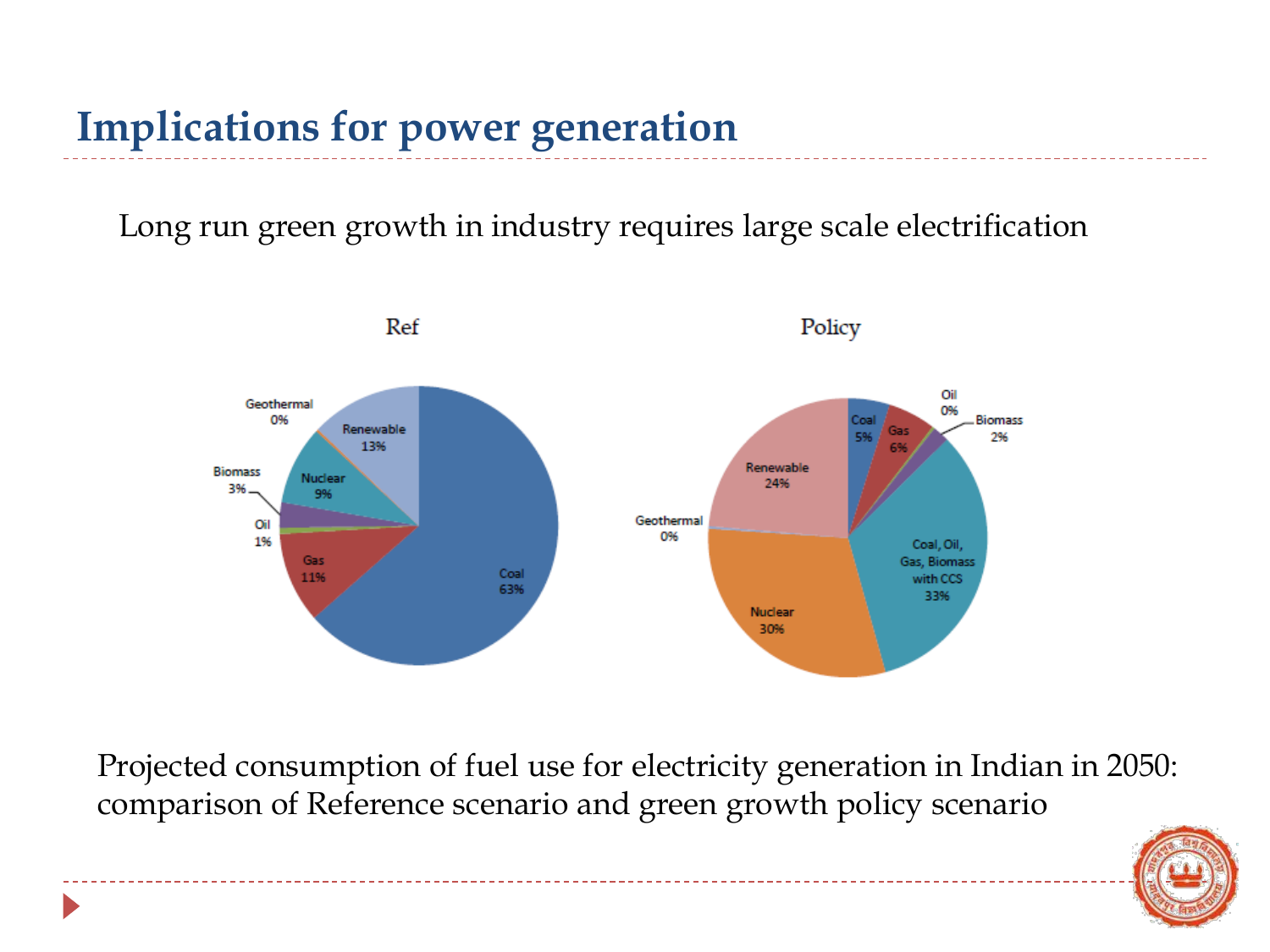# **Concluding Remarks**

- So far energy efficiency is in focus as a green growth strategy for Indian industries
- Evolution of initiatives from voluntary participation in Energy Conservation Award to mandatory PAT
- PAT is emerging as an important market based mechanism to enhance energy efficiency in industries – with accommodating fiscal and financial policies
- Our research shows that non-PAT sectors have equally important green growth potential
- Results from GCAM show global carbon price can induce further response to reduce direct and indirect emission from industries
- Adoption of CCS and other high cost technologies will become an imperative in achieving green growth